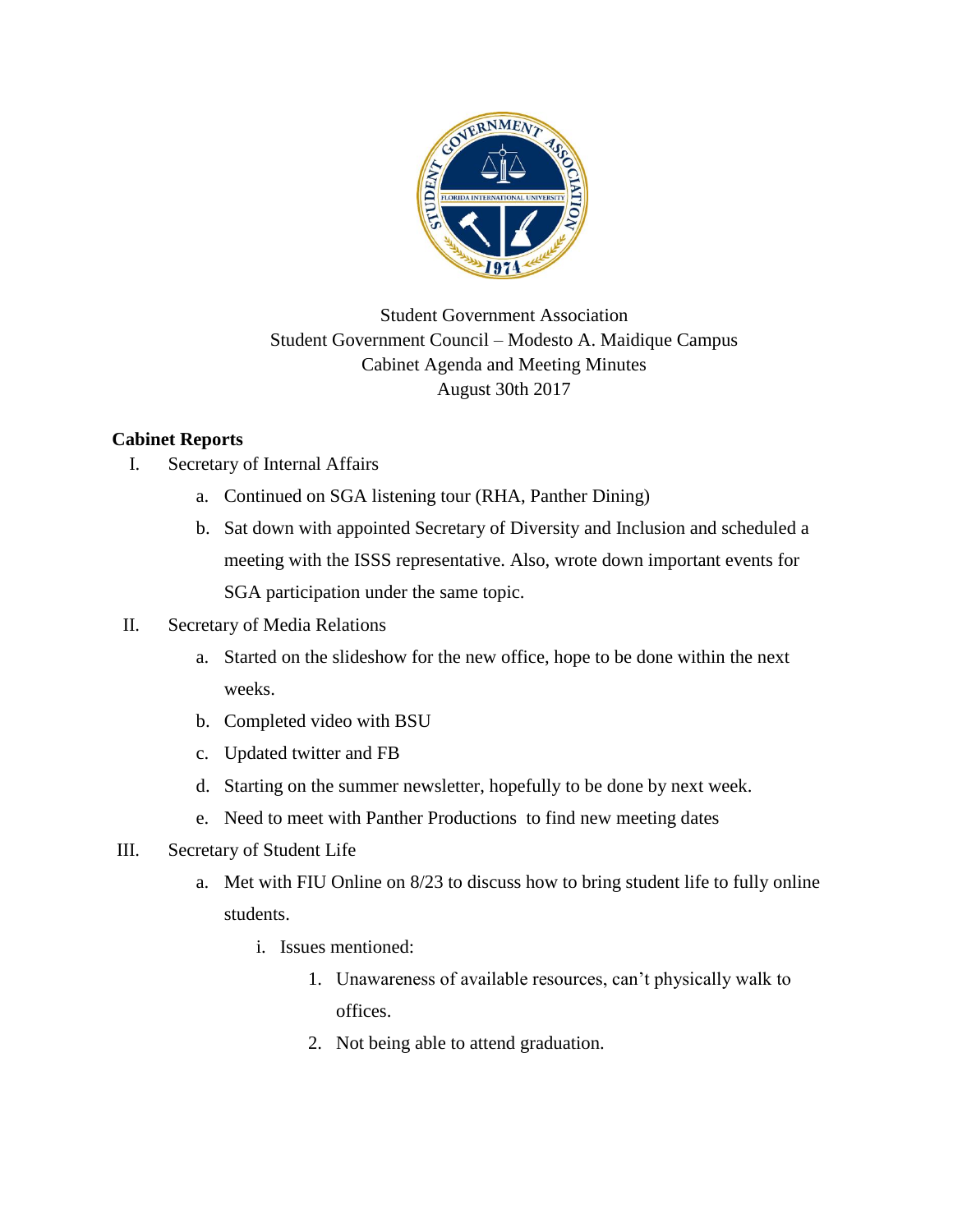- ii. FIU Online presented a proposal to receive funding for two full-time positions that would be liaisons in charge of pushing campus resources to fully-online students.
- iii. Agreed to schedule a meeting with VP and/or president to hear proposal.
- b. Assigned task of Club Fair at Engineering Center to Staffer (Victoria).
	- i. Steps assigned:
		- 1. Go to the Engineering Center and check out the Panther Pit (it's on the second floor) and design a layout and figure out the amount of organizations that'll fit.
		- 2. Contact Nicole Hoyle, she's the Operations and Events Assistant at the Engineering Center and ask her about the possibility of having multiple organizations table at the Panther Pit and decide a time and date. Preferably between 12-2 and on a Wednesday or Friday which is when there's the most traffic. Her email is: nhoylede@fiu.edu and her phone is: 305-348-8334
		- 3. Contact CSO, their office is located in the second floor of GC above Subway (GC 2300) and see if they could send out a PSA to their organizations to see if any of them are interested in tabling in EC.
		- 4. Contact bigger SGA-funded organizations such as Homecoming, SPC, and BSU and extend the invitation to them. I would also contact CAPS and Panther Dining since they table in everything.
	- ii. Event ideally to happen in the month of September.
- c. Assigned task creating a channel to diffuse information and events to Housing students through their hall's social media accounts to Staffer (Kenya).
	- i. Kenya's an RA so she has a direct link to Res life.
- d. Contacted SPC President Diana to bring an event to Engineering Center have received no response (probably because she's sick).
- e. Reached out to RHA and met President, set to attend their first meeting this Wednesday.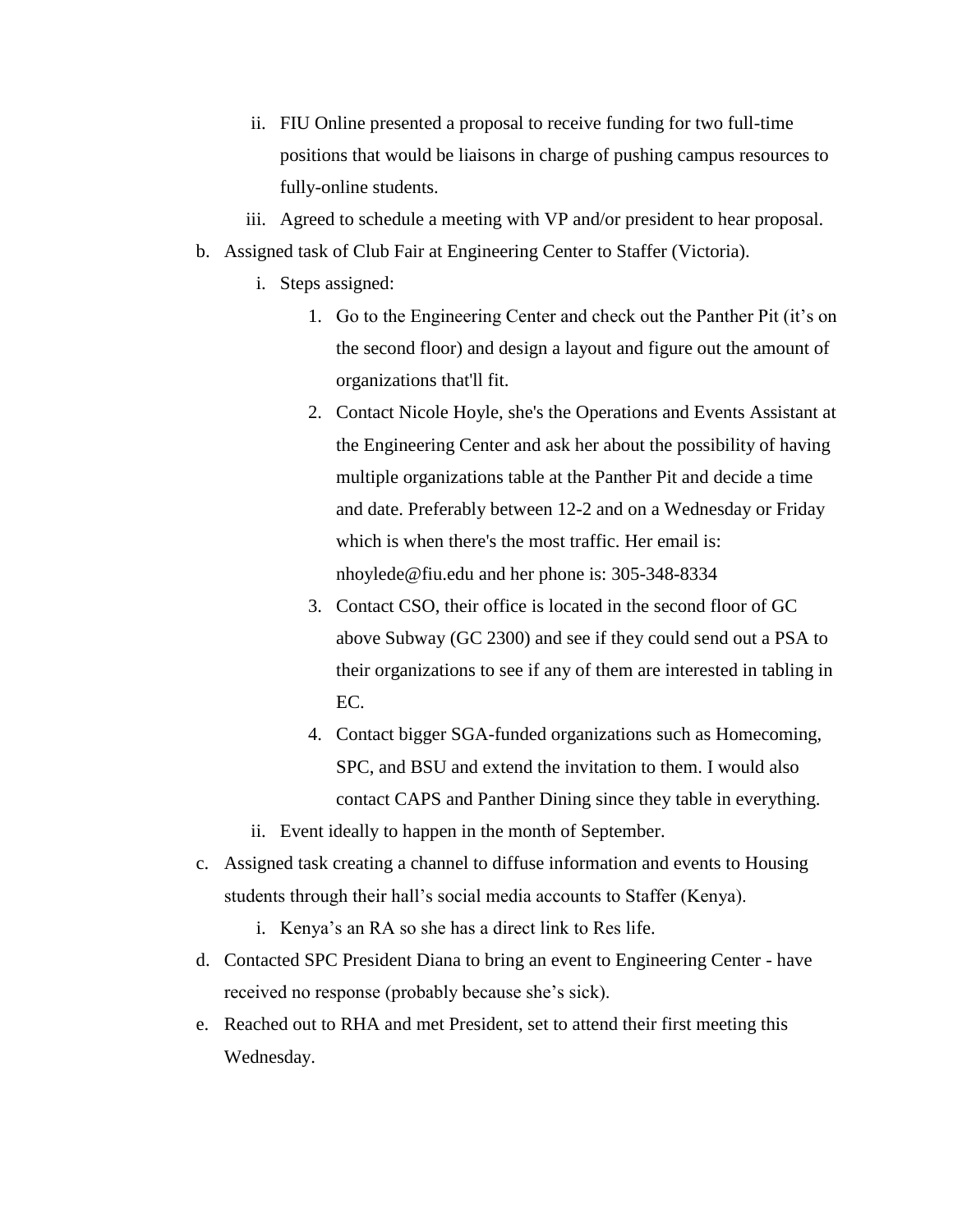- f. Went to Fresh Food Co. to compare from last year. Most notable: new Allergen-Free Station.
- IV. Secretary of Sustainability
	- a. ECOSIA Presentation
		- i. https://youtu.be/zo93M $6X150$
	- b. Obtained more information on what restaurants on campus use
	- c. Kalani
		- i. Compiled list of CSO organizations
		- ii. Meeting to continue Sweetwater project is set
- V. Secretary of Governmental Relations
	- a. We delegated tasks for this semester to each team member.
	- b. Some projects that are in the works are:
		- i. Student survey
			- 1. Gain student interest and here what they want us to do
			- 2. FSA Initiatives
			- 3. Legislative priorities for FIU
			- 4. Senior Center visits
			- 5. Advocacy
		- ii. I had the opportunity to attend an introductory meeting with State

Representative Nick Duran and the FIU Governmental Relations Team.

- VI. Secretary of Leadership and Development
	- a. Sent Sara emails of student leaders for them to fill out survey.
	- b. Set leadership council time.
		- i. Talking it over with Krista and Jose
- VII. Secretary of Educational Programs
	- a. This week I have been tabling throughout WOW and have encouraged students to sign up by promoting the program's benefits and what it entails. I have also reviewed applications and have 60% of applicants that I would like to see in the group interview. Patricia and I have brainstormed activities for that day. I have also heard from cabinet and other executive staff members what they would like to see in prospective interns.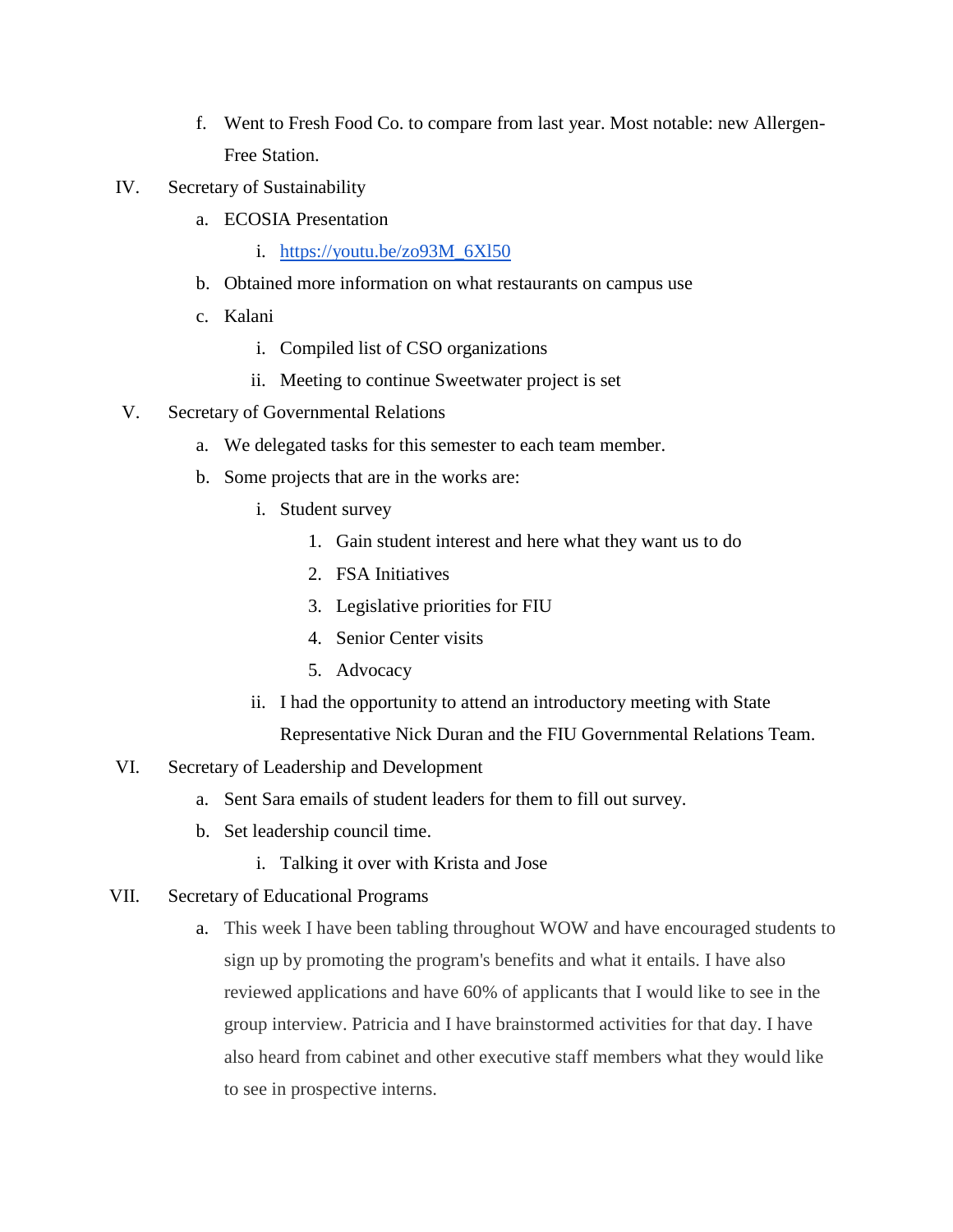- b. Email: [nsole006@fiu.edu](mailto:nsole006@fiu.edu)
- c. Phone Number: 786-477-3949
- d. Specifically looking for freshmen and sophomores
- e. Applications close tomorrow. But if need be, I can extend it until Monday, September  $4<sup>th</sup>$
- VIII. Elections Commissioner
	- a. Started to look more into elections code.
	- b. Finalizing survey about last year's election.
	- c. Attended week of welcome.
		- i. Positive feedback from students
		- ii. We are more involved and show more face around campus
	- IX. Secretary of Diversity and Inclusion
		- a. Working on setting up a meeting with ISSS (international students) to talk about issues such as:
			- i. Food options
			- ii. Job opportunities
		- b. Went to MPAS open house
			- i. Emailed EOPD
		- c. Also finalized the survey for councils and programs.
		- d. Waiting to hear back from Gisela (advisor of Stonewall)
	- X. Secretary of Academic and Health Affairs
		- a. This week I had a meeting with the Know Your Numbers Campaign alongside Krista Schmidt, SGA MMC President, about helping students being more aware of their drinking habits.
		- b. I also met with one of the directors of the Student Food Pantry to hear their concerns and their goals for year and some of the plans they have when they move into their new place.
	- XI. Secretary of Transportation
		- a. Campus life publications submission
			- i. Panther Mover Banner proposal
			- ii. Golden Panther Express Shuttle E-flyer to promote the bus plan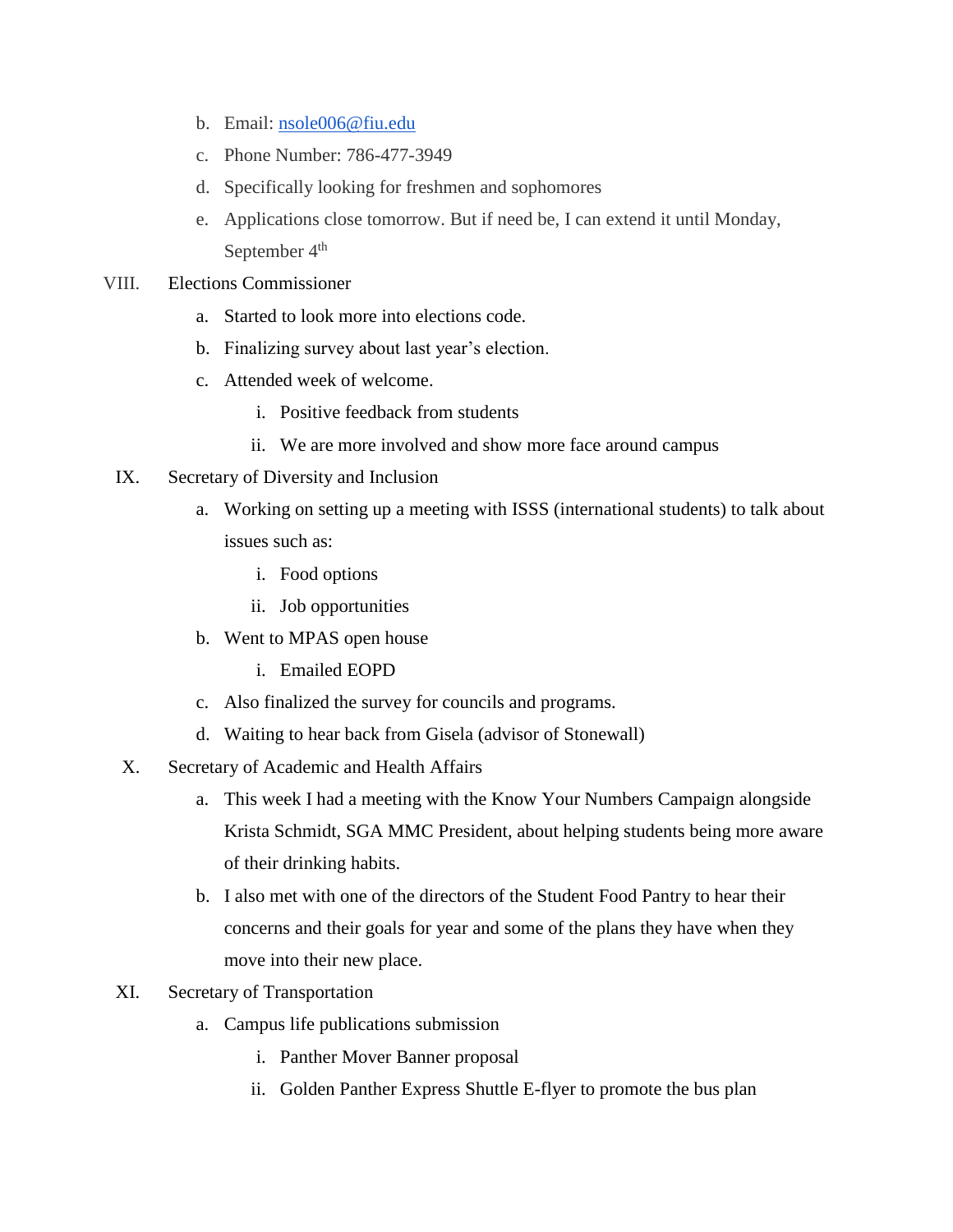- iii. Schedule a meeting with BBC President to discuss design
- iv. GPE Shuttle E-flyer completed
- b. Chief of Police Blue Lights update
- c. 4 blue lights will be added to the new Panther Station Terminal
- XII. Secretary of Veterans Affairs
	- a. Conducted meeting with undergraduate advisor of SVA to discuss new eboard of Student Veterans of America and how SGA can collaborate with SVA
	- b. Scheduled a meeting for this Friday
	- c. Reach out to Veteran Affairs to try to conduct meetings on how we can make FIU a more veteran friendly campus
	- d. Discussed with SVA members the idea of visiting FSU to get inspired on how they make their campus so veteran-friendly and see if we can adopt some of their ideas to implement at FIU
- XIII. Secretary of University Affinity
	- a. Athletics:
		- i. Meeting with AD and FIU Athletics Marketing Team in regards to support for the first Pep Rally on September 7th.
		- ii. They are on board to work with us.
		- iii. Finalizing athletic schedules for student recruitment/attendance
		- iv. Mens Soccer Opener: Friday at 7 pm
	- b. Traditions:
		- i. Finalizing idea of the traditions book
		- ii. Focusing on Rowdies' start up
		- iii. MARC building from 3- 5 pm this Thursday
	- c. Starting to discuss Trail of The Torch recruitment and new tradition ideas for FIU **Athletics**
	- d. CLS is doing a clothes and food drive for those affected by Hurricane Harvey
		- i. Items can be delivered 12- 4 pm Monday- Saturday
	- e. Freshman Committee:
		- i. Rowdies are being split up into committees this Thursday
		- ii. Focusing on logistics and organization of pep rally event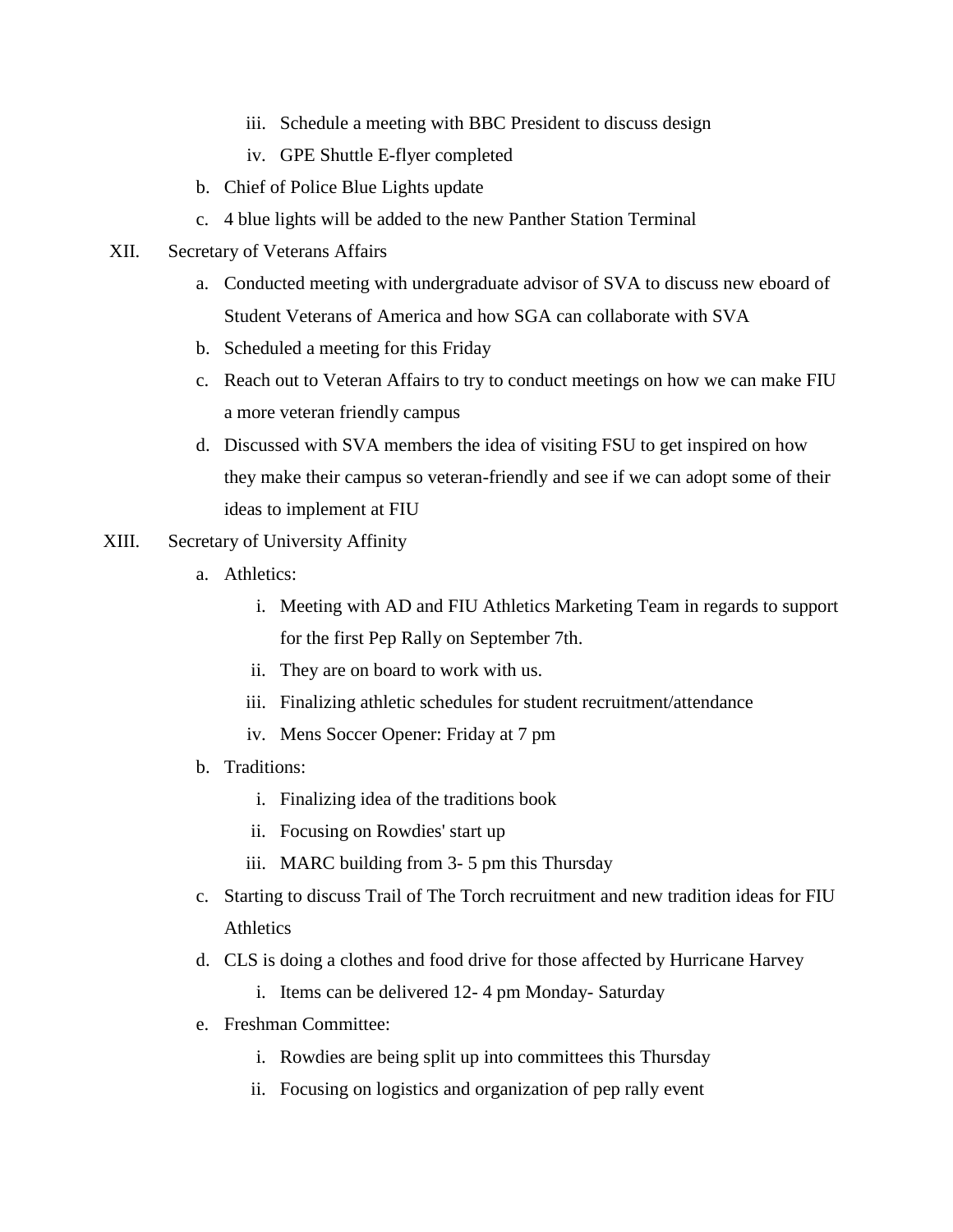- f. Starting to discuss Homecoming contribution and freshman attendance for upcoming FIU org. events/programs.
- g. Last day to join is Thursday 8/31
- h. Must be able to determine the difference between internship program and the rowdies.
- XIV. Agencies/Bureaus
	- a. Council for Student Organizations
	- b. Residence Hall Association
	- c. Black Student Union
	- d. Multi-Faith Council
	- e. Student Programming Council
		- i. SPC movie night every friday, they provide concession stand. All of september is a super hero theme
		- ii. Sponsoring happening today MGC showcase in GC ballrooms
		- iii. General body application open until September 8th (Send to Amanda to post)
		- iv. They restructure only required to go to 2 events and one meeting. Because students are involved and in school so this is a way for them to still get involved
		- v. She knows the contact for traditions book.
	- f. Homecoming Council
		- i. Still have street team sign up, everyone get them involved info on their insta account.
		- ii. 50 days events, "waves" miami vice chic theme (September 14th 7pm-10pm
		- iii. General applications events are now open, panthers got talent, homecoming court. Everything is updated on their website. Deadline is September 22nd for court and panthers got talent.
		- iv. Street team goes out and markets for homecoming events.
- XV. Chief of Staff's Report
	- a. Cabinet Availability Form